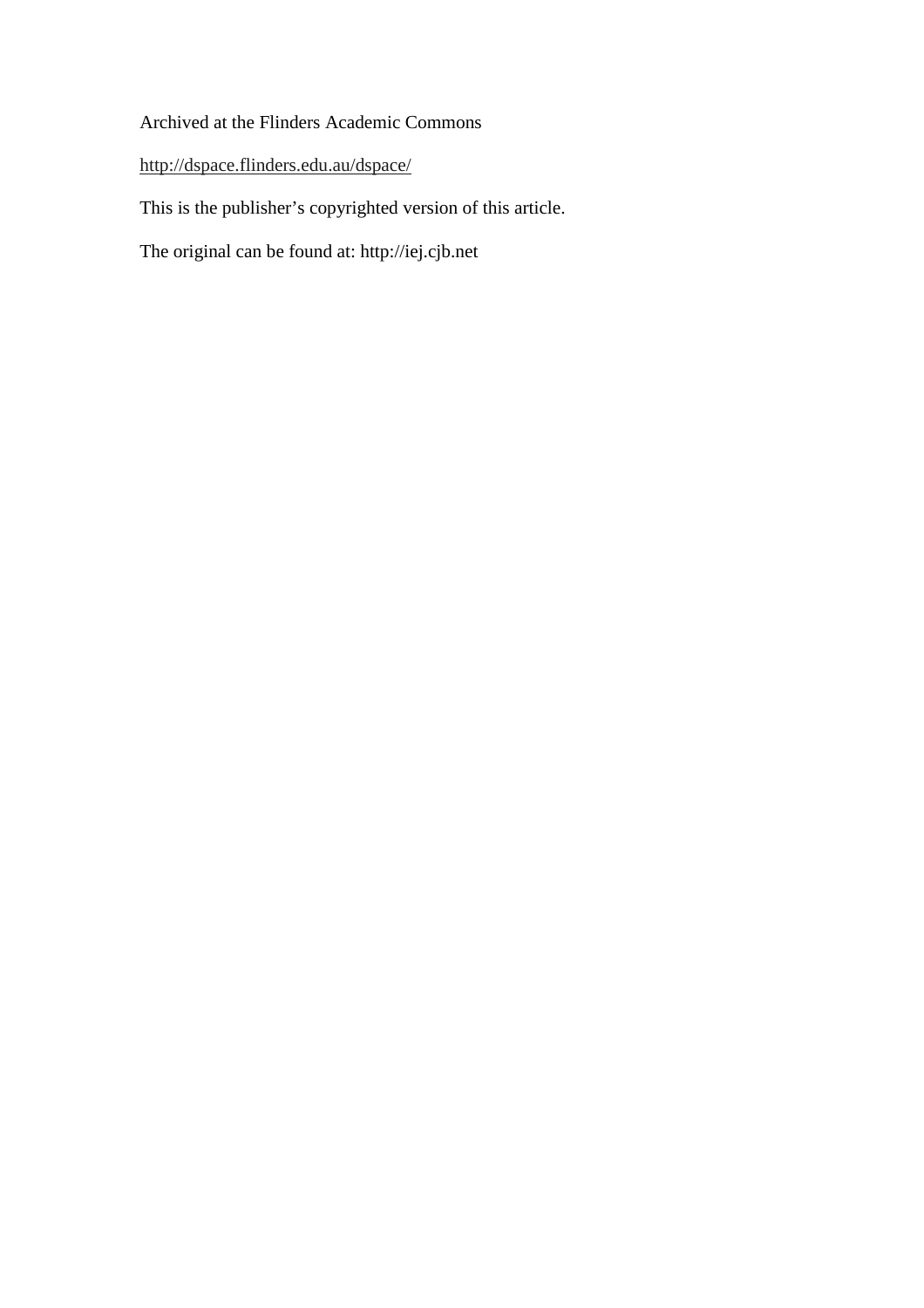**John P. Keeves** 

School of Education, Flinders University *john.keeves@flinders.edu.au*

#### **David D. Curtis**

Senior Research Fellow (ACER) *curtis@acer.edu.au*

*This paper is a response to the paper prepared by Masters that is titled 'The case for an Australian Certificate of Education'. It argues that a national debate is needed urgently on the many issues that have arisen in Australian education. These issues include not only the curriculum provided for students at the final stages of secondary schooling, and the certification of attainment of educational outcomes on completion of 12 years of schooling, but also the curriculum of schools across Australia, particularly at the lower and middle secondary school levels. In addition, there are related issues associated with participation in higher education and the completion of a first degree at an Australian university. All too often, decisions are made at all levels of education on ideological grounds and without consideration of the body of research findings that are available to guide the making of decisions and the monitoring of development and change. This paper draws on readily available research to show the similarities and differences between the state education systems to argue a case for informed debate that draws on the large body of evidence that is available.* 

Retention rates, participation rates, educational research, research-based evidence, school curriculum, senior secondary schooling, secondary school curriculum

Professor Masters has prepared a timely statement on a step forward towards development of a curriculum for Australian schools together with appropriate certification and selection procedures that would have portability not only across the states of Australia, but also across the highly developed and developing countries of the world. In response to Professor Masters' paper we draw on published research findings from ACER's and other Australian research studies in an endorsement of the need for national debate on Australian schooling based on the findings of research into educational issues. A national newspaper has been deliberately stimulating such a debate during 2005 and 2006, but the newspaper articles that have been written and published have been largely devoid of important ideas about the nature of school learning and the findings of research into the success or otherwise of learning programs in schools and the attainment of identifiable outcomes of school learning.

It is clearly time for a national debate on what Australian students should be learning in all years of schooling and not just the final two years of secondary schooling regardless of where they live, as well as on what students should be learning during the terminal years. The newspapers have focused debate on the curriculum of Australian schools, not only in history and literature, but also in mathematics and science during the years of secondary schooling. However, this debate does not draw on the findings of research that show that outcomes of education are greatly influenced by the learning that occurs in homes, in the peer group and through the media, and more recently through information and communication technology, that is increasingly controlled not by educational bodies but by international commercial media organisations. Consequently, because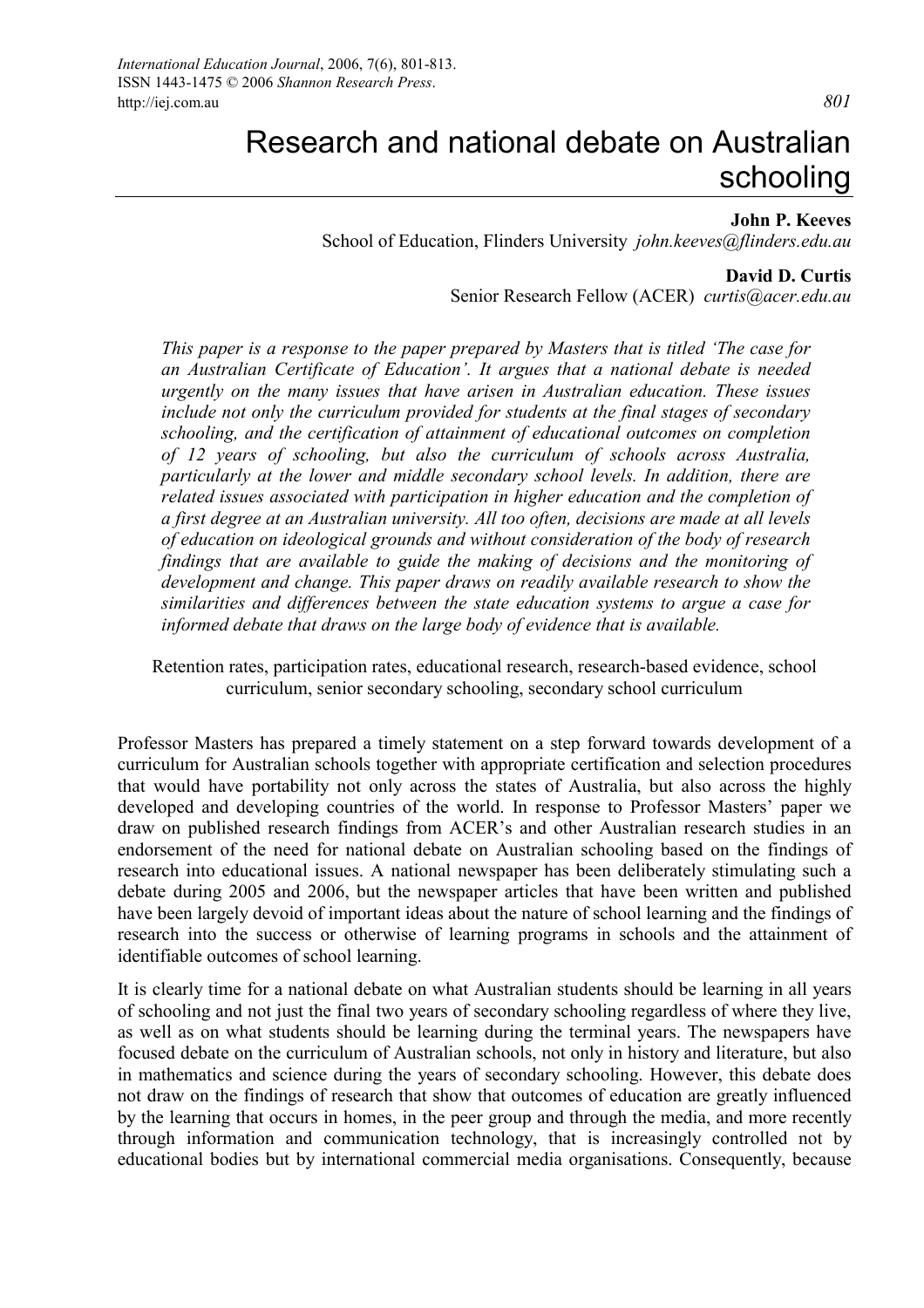of their growing role informal and non-informal education it is highly appropriate that the media should be critically involved in the debate about the outcomes of schooling. Moreover, the media should be examining in a critical way their recently assumed roles, functions and responsibilities of providing educational opportunities throughout all stages of education from early childhood through to lifelong and recurrent education.

The OECD, building upon its considerable experience with Adult Lifelong Testing programs, its pioneering work on international educational statistics in the *Education at a Glance* publications and its more recent Programme for International Student Assessment (PISA), is proposing the introduction of a testing program to compare internationally the competencies and cognitive skills of students on entry into higher education. It is widely recognised that entrance standards, course requirements and student populations vary widely between disciplines and universities within Australia, and with respect to students drawn to Australia from overseas and going overseas to study. Moreover, the Australian Universities Quality Agency is seeking to make it compulsory for Australian universities to compare themselves on several measures with their international counterparts. Such a program if introduced within the foreseeable future could change many aspects of how both upper secondary schools and universities operate. The critical issues are concerned with what should be measured in such a program, at what stage, and how testing should take place.

In the current debate about education across Australia research has been largely ignored because educational administrators and, in particular curriculum developers and these involved in the assessment and evaluation of educational outcomes, are rarely trained to examine the research that is available and is published in accessible form for all to read. Consequently, research findings are rarely discussed, or sought to inform debate and guide decision making in educational planning and curriculum development. Over the past 75 years the Australian Council for Educational Research has systematically assembled a large body of research findings about Australian education. Moreover, the ACER has strong international links that enable it to contribute to and draw upon research conducted in a world context, particularly with its links to the OECD in Paris.

We in Australia are indeed fortunate that the six Australian states and the Australian Capital Territory form a natural laboratory to provide research findings for the Australian education system. While the Northern Territory is also part of that system, it has unique problems, which are not only of great interest, but also of importance, that continue to confound the evidence and the findings derived from that Territory. Clearly, the Australian states can learn from each other about reform that would lift the quality of Australian education. However, Australian education can also learn from and contribute to developments and change that occur in other countries

Professor Masters' paper about future developments in Australian education at the senior secondary school level is presented in a South Australian setting at a time when radical change is being proposed for education not only at the terminal stage, but also involves all other stages of education within the state. Consequently, it is necessary to ask, when the available research evidence is examined and ideology does not dominate the debate, three important questions.

- How well does South Australia fare when the outcomes of education are examined?
- What can the South Australian education system learn from other school systems when set within a world context?
- Can South Australia join with other state education systems to share the necessarily limited resources available for Australian education?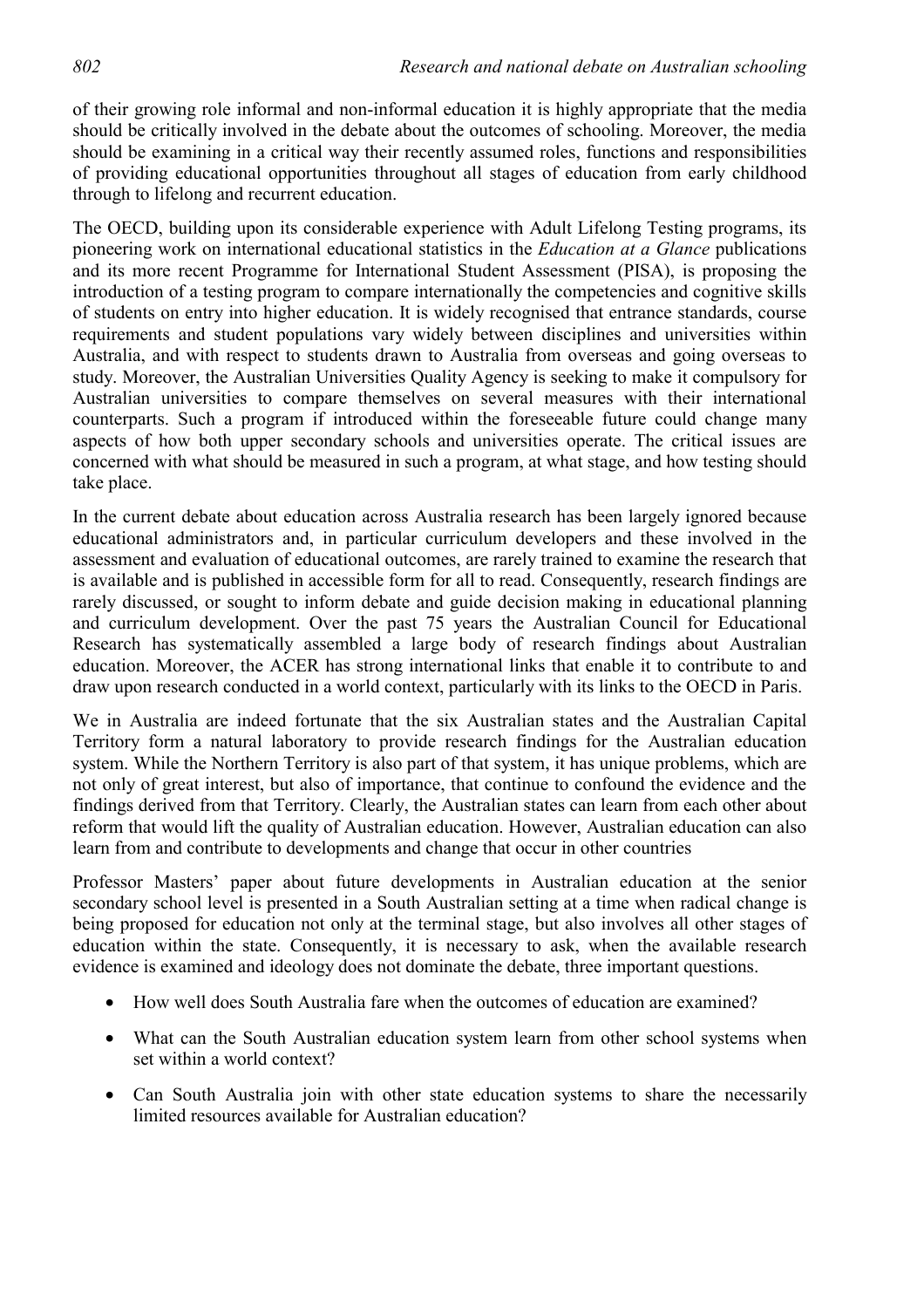In the sections that follow, evidence is presented on selected educational outcomes. The evidence is drawn from cross-national achievement tests, Australian data on school retention and Australian data on participation in higher education. Achievement and attainment data are presented for the cohort of young people who were born in 1985. This group is referred to as the 1985 Birth Cohort.

## **EVIDENCE FROM RESEARCH RELATED TO READING, MATHEMATICS AND SCIENCE LITERACY**

Australia has been a very active participant in the Programme for International Student Assessment (PISA) studies of 15-year-old students conducted under the auspices of the OECD into performance in reading, mathematics and science literacy in the Years 2000, 2003 and more recently in 2006. In PISA 2000, reading literacy was the main domain and mathematics and science were minor domains. In PISA 2003, mathematics literacy was the main domain and science and reading literacy were minor domains, while in 2006, science literacy is the main domain. Figure 1 records the profile in the Australian states and territories in comparison with other countries in reading literacy in the PISA 2000 testing program. Australia does extremely well along side other English-speaking countries. Moreover, South Australia performs in the top bracket of the Australia states. Three other Australian states achieve at a lower level among mainly European countries, and the Northern Territory performs among countries with a sizeable immigrant population.

Figures 2 and 3 present the performance profiles of the Australian states and the ACT in PISA 2000 and PISA 2003 respectively, and record the mean levels of achievement not only in reading literacy but also in mathematics and science literacy. The graphs shown in Figures 2 and 3 indicate the stability of the performance in reading, mathematics and scientific literacy of the samples of 15-year-old students drawn in the studies on the two occasions. The achievement of South Australian students is satisfactorily high not only in a cross-national setting, but also in comparison with the other Australian states and territories. In reading the graphs the sizes of the standard errors (SE) and the estimated magnitude of a 'year of learning' should be noted, since there are sizeable differences between the states in levels of achievement on these international tests, that contain a substantial proportion of constructed response items together with both simple and complex multiple choice items.

It can be argued that the differences between the Australian states are largely dependent on the distribution of students across the years or grades of schooling that result from the different policies and ages for entry to school and grade progression that operate in the different states.

Table 1 records the percentages of 15-year-old students in the three relevant school grade levels.

While there are age and grade effects between the states, these effects do not account for the differences in performance on the reading, mathematics and science literacy tests, nor is there a clear relationship between the immigrant populations of the states and their levels of achievement. In all Australian states, the modal school year for students in the PISA 2003 sample was Year 10. The average achievement results for Year 10 students only are shown in Figure 4. This figure shows state profile comparisons without any confounding effects of age and grade differences. It reveals that there are substantial differences in achievement, amounting to more than six months of schooling, between states, excluding the high figure for the ACT. The recorded differences are too large to be attributable to chance and show a consistency between occasions that suggest that they are related to curriculum differences between the states.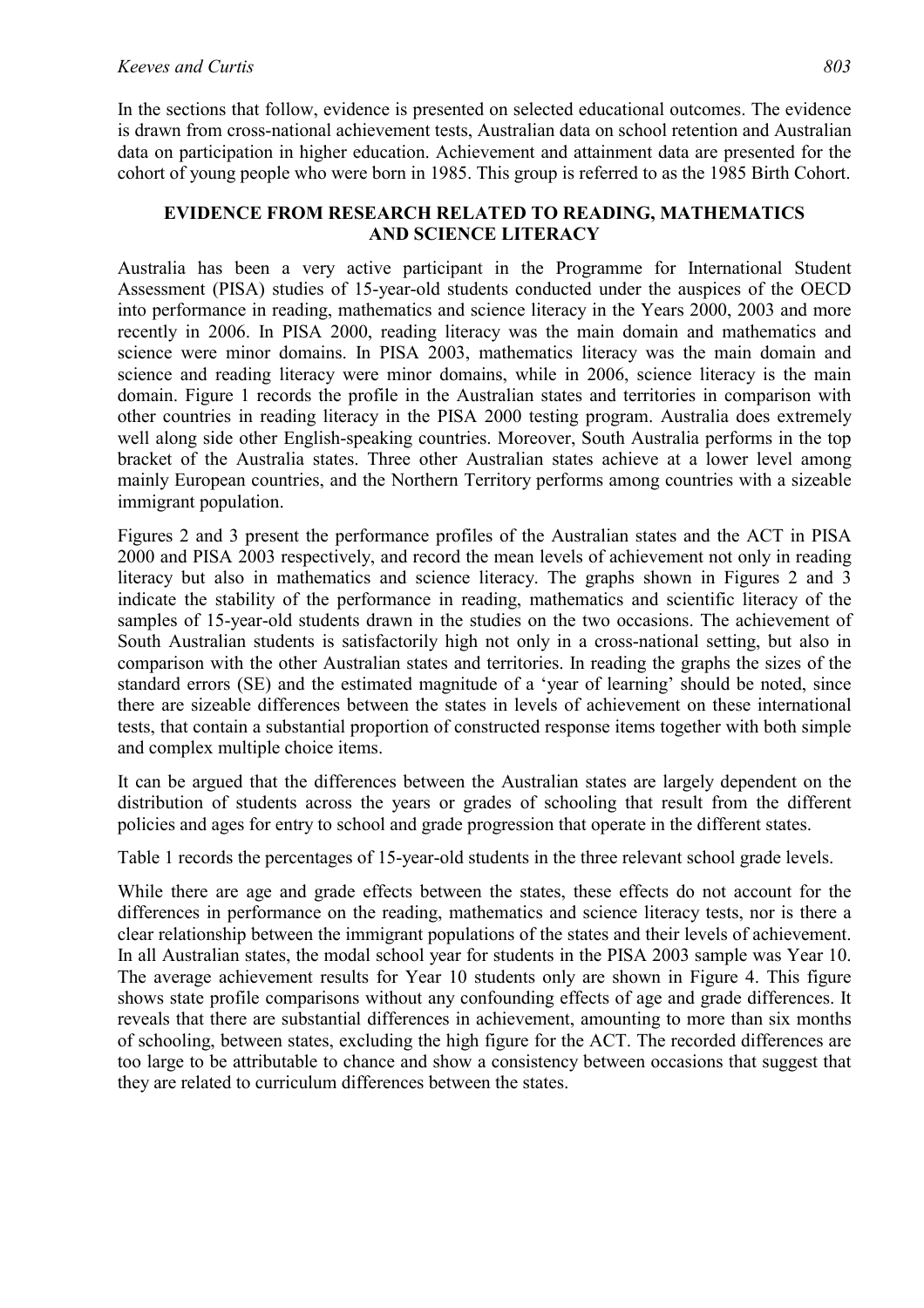

**Figure 1. National performance in reading literacy in PISA 2000 (Source: Marks and Cresswell, 2005, p. 143)** 



**Figure 2. Comparison profiles of reading, mathematics, and science literacy for 15-yearold students in Australian states, (PISA, 2000) (Estimates 7.5 units = SE, 35 units = Year of Learning) (Source: OECD, 2001)**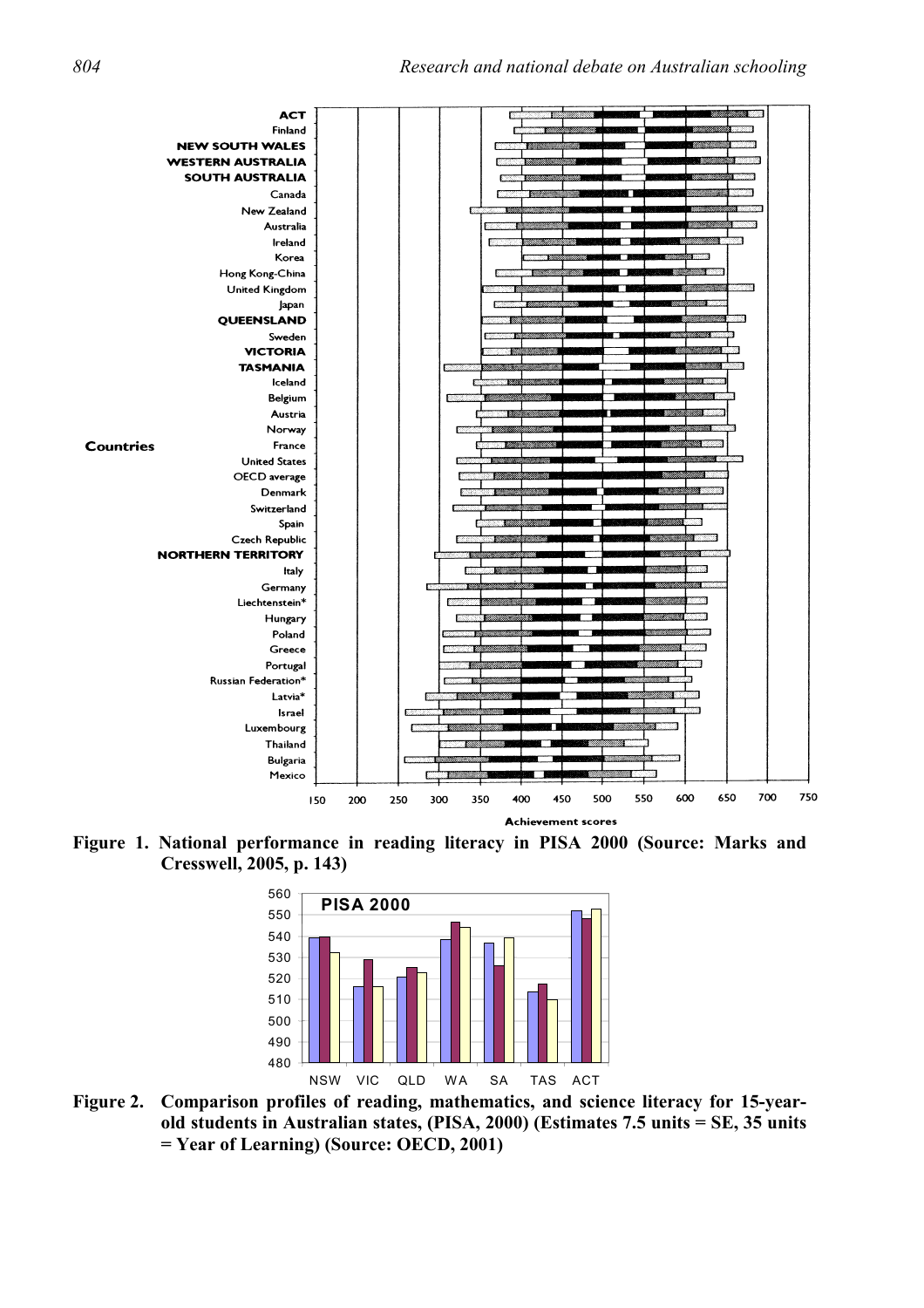

**Figure 3. Comparison profiles of reading, mathematics, and science literacy for 15-yearold students in Australian states, (PISA, 2003) (Estimates 5.0 units = SE, 35 units = Year of Learning) (Source: OECD, 2004)** 

**Table 1. Percentages of 15 year-old students in different grades in Australian states (PISA, 2000)** 

| <b>State</b>                        | Year level $(\% )$ |    |    |  |
|-------------------------------------|--------------------|----|----|--|
|                                     |                    |    |    |  |
| New South Wales                     |                    | 86 |    |  |
| Victoria                            | 13                 | 81 |    |  |
| Queensland                          |                    | 57 | 42 |  |
| South Australia                     |                    | 79 |    |  |
| Western Australia                   |                    | 49 | 49 |  |
| Tasmania                            |                    | 84 |    |  |
| <b>Australian Capital Territory</b> |                    | 92 |    |  |
| <b>TOTAL</b>                        |                    | 76 |    |  |

(Source: Marks and Cresswell, 2005, p. 145)



**Figure 4. Comparison profiles of reading, mathematics, and science literacy for 15-yearold students in Year 10 in Australian states, (PISA, 2003) (Source: OECD, 2004)** 

## **EDUCATIONAL ATTAINMENT OF THE 1985 BIRTH COHORT**

The students who were tested in the PISA 2000 study at the age of 15 years were born in 1985, and although they commenced school at different ages in the different states this would appear not to explain the observed differences in reading achievement by the age of 15 years. These students could leave school in general after attaining the age of 16 years, with marked differences between states in their retention to Year 12 at school as well as their levels of literacy.

The students under survey in PISA 2000 were Year 8 students in 1998 and formed the modal grade cohort for the calculation of retention rates to Year 12 in 2002. The widely accepted index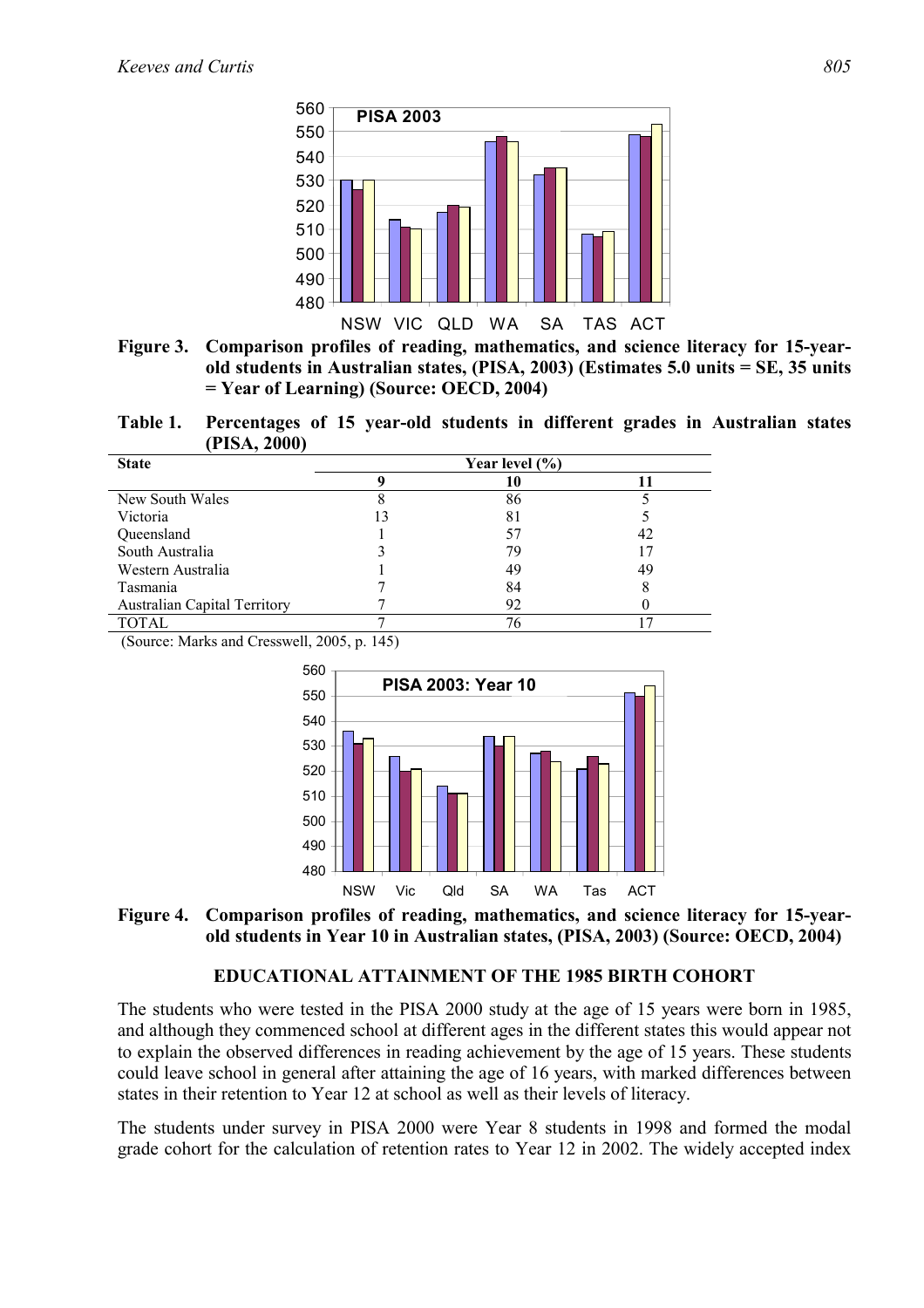for the calculation of retention and participation rates is relative to the size of this Year 8 cohort, although an age cohort at the age of 14 years is also widely used. Both these student groups are formed immediately prior to any dropping out from school in most developed countries that have an age level at 15 years for compulsory schooling. These indexes have enabled cross-world and cross-state comparisons over the past 40 years when these comparisons were first made through testing conducted by the International Association for the Evaluation of Educational Achievement  $(IEA).$ 

These apparent retention rates in 2002 based on the size of the Year 8 cohort in 1998 for the Australian states are presented in Figure 5, and it should be noted that the rate recorded for South Australia is noticeably lower than in other states. This type of evidence would appear to have been of considerable concern to the SACE Review Panel (Crafter, Crook and Reid, 2006).



**Figure 5. Apparent retention rates for Australian States in 2002. Source: ABS,**  *Schools Australia***. Cat. No. 4221.0** 

The emerging concern for retention rates has interested several educational research scholars including Lamb and Bain (2004) and Ryan and Watson (2006). There is general agreement that several measurement factors beside the choice of a base cohort of age or grade influence apparent retention rates and serve to confuse and confound the making of comparison between states and over time. These factors include (a) population changes involving internal and external migration, (b) Year 12 repetition, (c) participation in TAFE study, both while at school and after leaving school prior to completing Year 12 study, (d) part-time study and part-time employment, (e) differences in age-grade structure involving grade repetition and age of commencing school, and (f) share of Indigenous youth in the school-aged population. Ryan and Watson (2006) examined the fluctuations in retention rates over the period 1989 to 2002 that included an Australia-wide peak in 1992. They made adjustments for these factors where meaningful adjustments could be made. Figure 6 presents their graphs of both the unadjusted (official) and the adjusted retention rates for Australia from 1989 to 2002.

The adjustments largely eliminated the anomalous peak that occurred in 1992 and indicate that after marked growth in the late 1980s there was a relatively stable situation for the following decade. However, in 2002 there were differences between the Australian states in both Year 12 retention rates and age 17 years participation rates both for the unadjusted and the adjusted estimates. The estimates made by Ryan and Watson (2006) are plotted in Figures 7 and 8 for retention and participation rates respectively for the Australian states since both grade and age cohorts are widely employed and show slightly different patterns.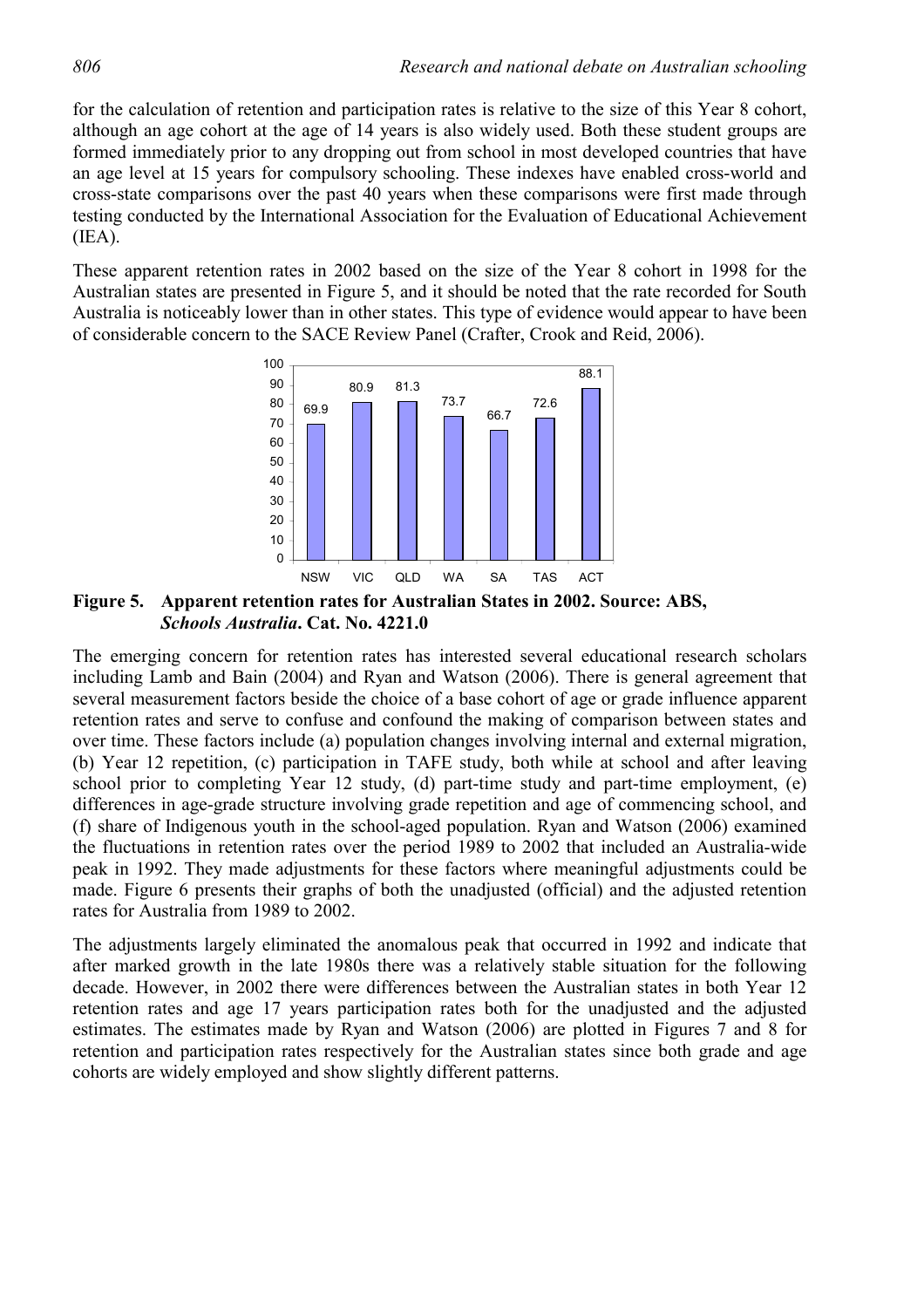

**Figure 6. Official and adjusted retention rate estimates 1989-2002 (Source, Ryan and Watson, 2006, p. 213)** 



**Figure 7. Year 12 retention rate estimates for 2002 by Australian state (Source, Ryan and Watson, 2006, p. 214)** 



**Figure 8. Age 17 participation rate estimates for 2002 by Australian state (Source, Ryan and Watson, 2006, p. 214)** 

While South Australia has a relatively low adjusted retention and participation rates, Ryan and Watson (2006, p. 203) warn that:

Governments should be cautious in using official year twelve retention rates as a measure of the performance of Australian school systems.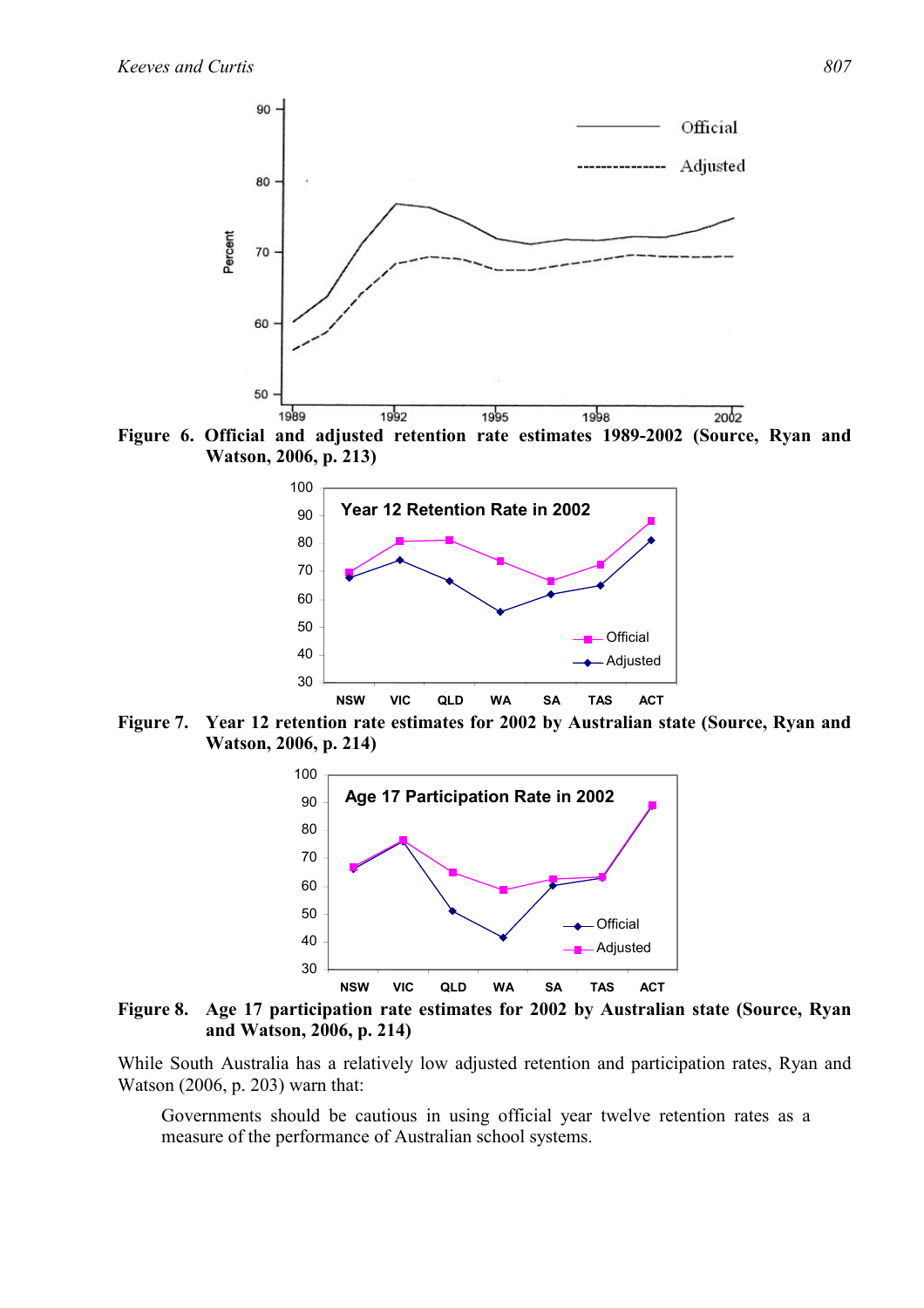This warning was issued because non-school factors such as the availability of work for teenagers varied considerably between states.

Moreover, the differences are of sufficient magnitude to indicate that the procedures purportedly being used at the present time for equating Tertiary Entrance Rankings between states for admission to universities are flawed. This suggests that it is not just Year 12 certification procedures that should be examined critically, but attention should also be given to the procedures employed for the allocation of university places as well as the procedures used by universities for the selection of entrants to bachelor degree courses.

## **SCHOOL ACHIEVEMENT OF THE 1985 BIRTH COHORT**

The PISA 2002 students in the cohort under examination in this paper were mainly in Year 10 in 2000, Year 8 in 1998 and in Year 4 in 1994. Data are available on the achievement a sample of this cohort of students in Year 4 in 1994, as well as a Year 8 sample of students in the same year for an IEA testing program, but no evidence was obtained on meaningful state samples from the IEA testing program in 1998 in the TIMSS and TIMSSR studies. However, evidence is available for Year 4 and Year 8 samples four years later in 2002 from the TIMSSR studies. Unfortunately equating of the scales of achievement has never been accurately carried out within Australia nor adequately presented in the international TIMSS reports. The monitoring of change over time in educational achievement no longer appears to interest those conducting IEA studies although it was originally argued to be an aspect of considerable interest and importance in the original IEA work and was taken into consideration in the Second IEA Science Study (Keeves, 1990) and the Reading Literacy Study (Lietz, 1995).

Under these circumstances, the most appropriate way to examine change in performance by state from 1994 to 2002 in both mathematics and science of students at the Year 4 and the Year 8 levels, is to choose the level of achievement of the two New South Wales (NSW) samples on the two occasions as the base line for the comparisons. It is recognised that the NSW mean is close to the Australian mean and acts as a surrogate for the Australian mean that cannot be estimated.

Figures 9 and 10 record the changes in achievement over an eight year period for the Year 4 and Year 8 grade samples, for cohorts of students of interest in this paper, that are estimated relative to the New South Wales base-lines. However, some caution must be expressed in examining these graphs.

These graphs indicate that over the eight year period there has been a decline in achievement relative to New South Wales in the following situations:

- Year 4 Mathematics Australian Capital Territory and Western Australia
- Year 4 Science Western Australia
- Year 8 Mathematics Australian Capital Territory, Tasmania, Queensland, Western Australia
- Year 8 Science Australian Capital Territory, Tasmania and Western Australia.

South Australia shows declines in performance in all four graphs that are estimated to be less than half a year of learning. Moreover, South Australia is not among the higher performing states in achievement in these domains of content knowledge. It should be noted, however, that the IEA tests and PISA tests are assessing very different outcomes of education. The IEA tests assess achievement in content areas and the PISA tests assess aspects of literacy, primarily reading literacy. Consequently, while there is a consistent pattern over time on literacy performance, there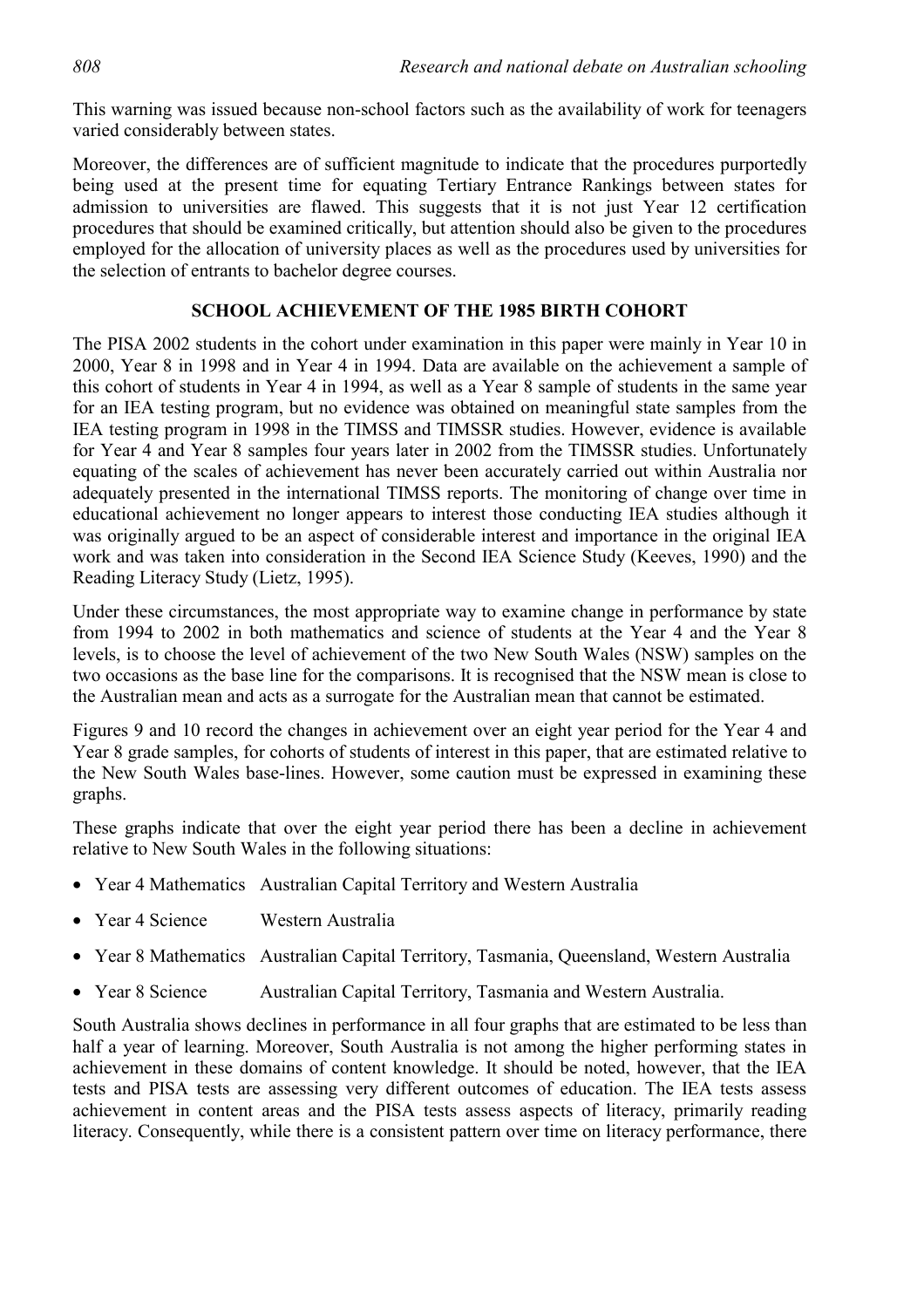is a decline in content knowledge in mathematics and science that would appear to be related to curriculum changes in the intervening years.



**Figure 9. Change in achievement in mathematics and science from 1994 to 2002 relative to New South Wales (Year 4) (Sources of data, TIMSS Reports)** 



**Figure 10. Change in achievement in mathematics and science from 1994 to 2002 relative to New South Wales (Year 8) (Sources of data, TIMSS Reports)**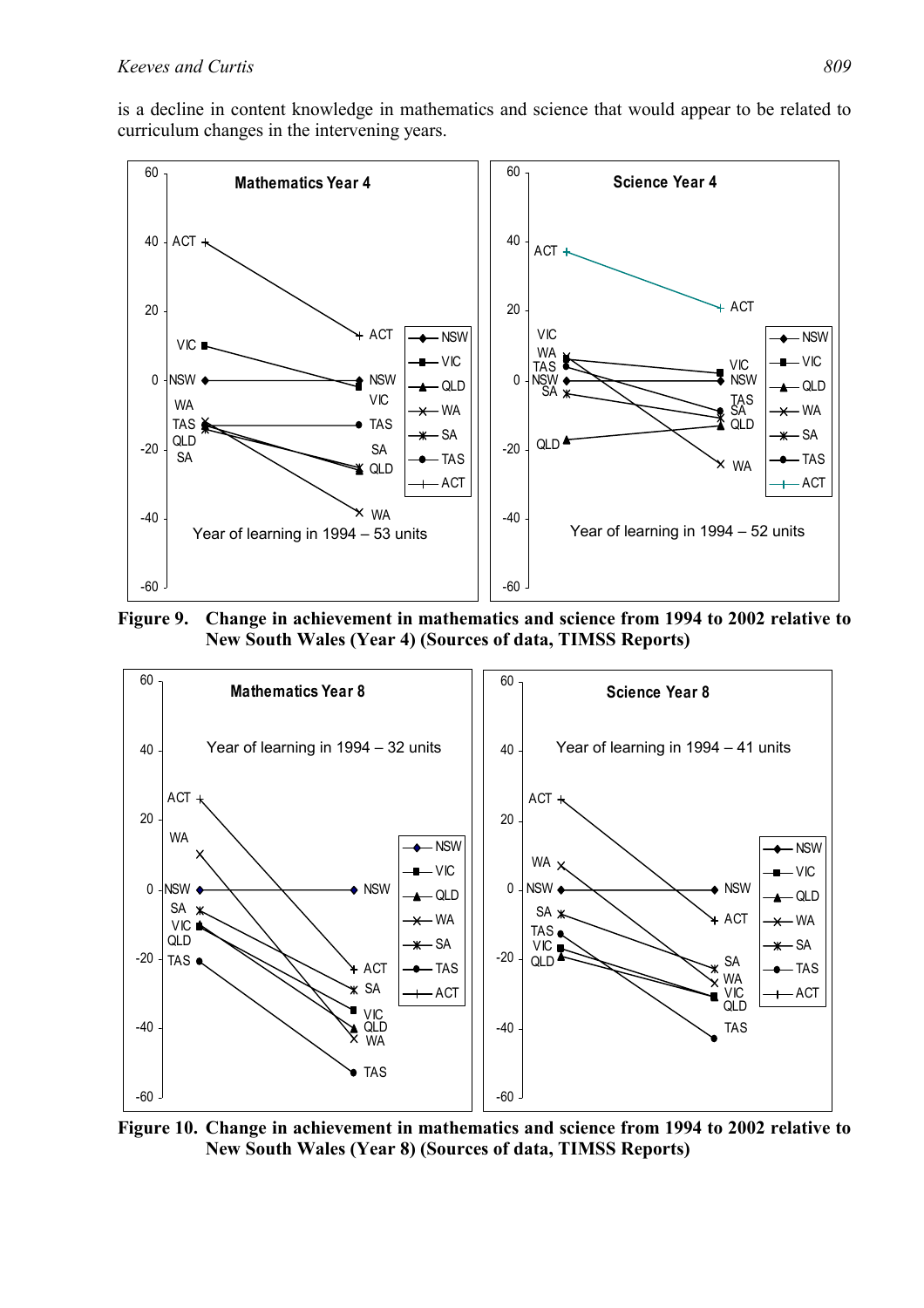#### **PARTICIPATION IN HIGHER EDUCATION**

After the completion of schooling at the Year 12 level in 2002, the PISA 2000 cohort that is under survey in this paper might be expected to have continued into higher education at an Australian university. Initially, the size of the cohort under consideration was based on the number of 14 year-old students at school in 1999, and formed an age cohort rather than a grade cohort. The information of interest is not the precise career paths taken by the students, whether it involved proceeding directly to university, or taking a gap of one or more years or initially taking a TAFE course and converting across to university study. Rather, it is the number of university places made available for bachelor degree courses for domestic students in the year 2003, for which these students might be expected to apply. The participation rates estimated in this paper are the number of places in bachelor degree courses held by domestic students divided by the sizes of the age cohort that becomes available who seek a university education in the given year within each state or territory and across Australia as a whole. It should be noted that in these calculations, rates are under consideration, which involve the ratio of two increments and not the actual size of a potential pool. This definition requires that cross-state universities such as the Australian Catholic University, the Australian Maritime College and the Australian Defence Force Academy must be excluded from consideration at the state level but not at the Australian level. Moreover, the private universities, such as Bond University, the Christian Heritage College and Tabor College must be excluded because at that time they did not receive the necessary support for their students to take bachelor degree programs on the same basis as did the public universities. Nevertheless, there is a further group that can be said to have come on 'on-stream' in 2003 and that contributed to an increase in the pool of persons who might in time have sought to study at a university and who needed to be taken into consideration in planning. The size of this group is taken to be the number of immigrants to Australia in the financial year 2000-2001 who were aged between 15 and 39 years old and who, as a consequence, would not be included in a grade or age educational cohort, but who might over time become eligible for university study. This group is then partitioned to each state in proportion to the immigration intake in that state, and is subsequently added to the age cohort to provide the base incremental figure for persons who were available to take part in higher education and to increase the number of university-educated persons in Australia.

Table 2 records the participation rates by state and Australia overall for domestic students for whom places were available in 2003 for entry as new students into bachelor degree programs for (a) the age cohort, and (b) the age plus immigration cohort.

| <b>State</b>                        | Age cohort | Age plus immigration cohort |
|-------------------------------------|------------|-----------------------------|
| New South Wales                     | 56         | 43                          |
| Victoria                            | 60         | 50                          |
| Queensland                          | 67         | 55                          |
| Western Australia                   | 60         | 48                          |
| South Australia                     | 59         | 54                          |
| Tasmania                            | 52         | 50                          |
| <b>Australian Capital Territory</b> | 95         | 84                          |
| <b>AUSTRALIA</b>                    | 62         | 50                          |

**Table 2. Participation rates for domestic students in bachelor degree programs in 2003** 

Sources, ABS (1998-2006), ABS (2003-2006)

Table 3 records the expected graduation rates from bachelor degree courses at universities at time of entry into those courses in 2003, with expectations based on the number of bachelor degree graduates in 2002. The base line data are (a) the size of the age cohort in 1999, and (b) the size of the age cohort together with the increase in size of the population through immigration, as is used in Table 2.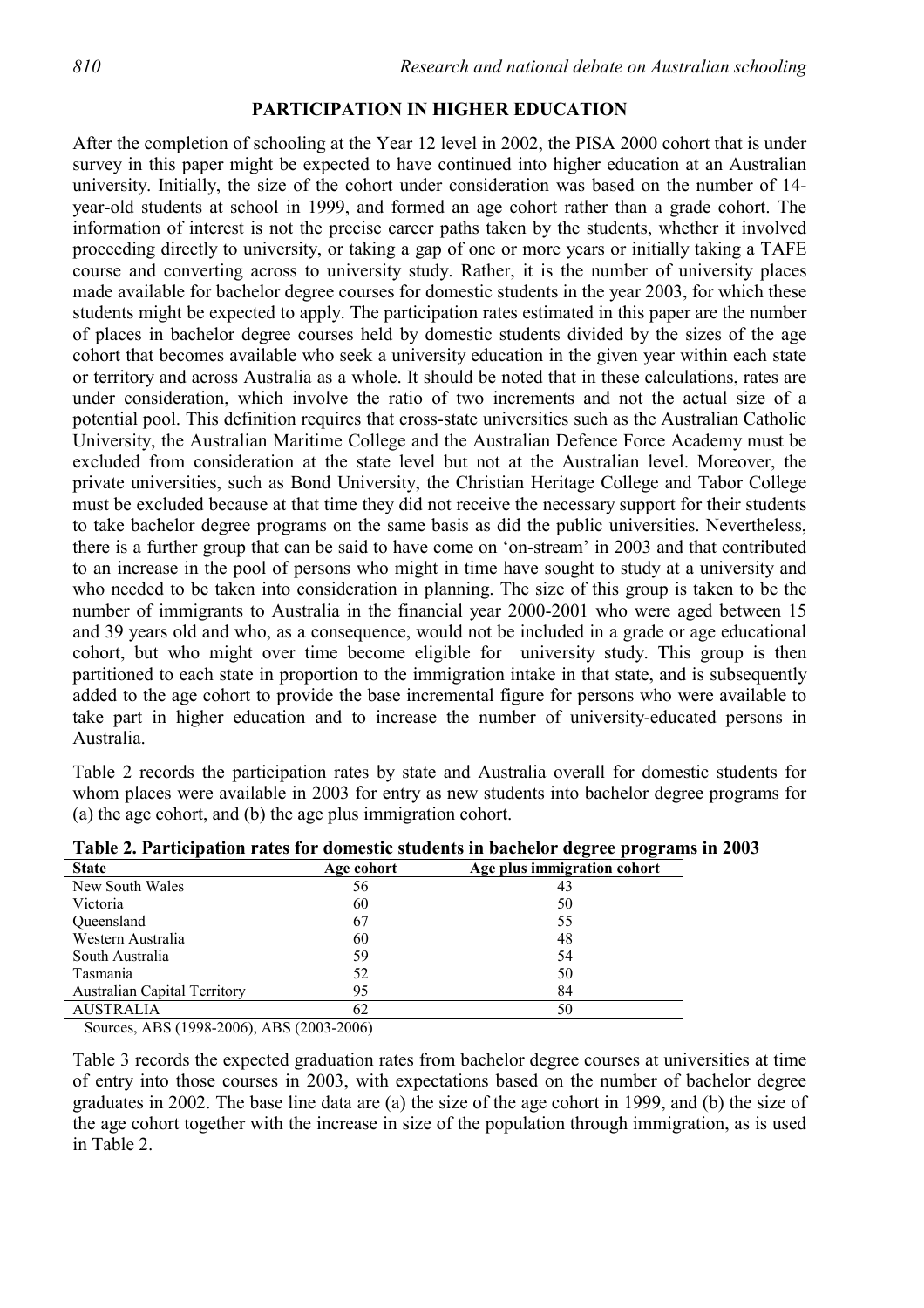The graduation rate is the percentage of the cohort who might be expected to graduate with a bachelor degree in due course with expectations based in the number of bachelor-degree graduates in 2002.

| <b>State</b>                        | Age cohort | Age plus immigration cohort |
|-------------------------------------|------------|-----------------------------|
| New South Wales                     | 36         | 28                          |
| Victoria                            | 42         | 35                          |
| Queensland                          | 38         | 31                          |
| Western Australia                   | 37         | 30                          |
| South Australia                     | 38         | 35                          |
| Tasmania                            | 31         | 30                          |
| <b>Australian Capital Territory</b> | 61         | 54                          |
| <b>AUSTRALIA</b>                    | 39         | 32                          |

**Table 3. Graduation rates for domestic students in bachelor degree programs in 2002** 

Sources, DEST (2002-2006)

Table 4 records the participation rates for entry into all tertiary level courses in 2003 for domestic students at universities. The participation rates are the percentages of the age cohort and the age plus immigration cohort for whom there were entry places taken in tertiary level courses in 2003 by domestic students.

**Table 4. Participation rates for domestic students in tertiary level courses at universities in 2003** 

| <b>State</b>                        | Age cohort  |             |                | Age plus immigration cohort |             |            |
|-------------------------------------|-------------|-------------|----------------|-----------------------------|-------------|------------|
|                                     | All courses | Straight    | Completed      | All courses                 | Straight    | Completed  |
|                                     |             | from school | Year $121$     |                             | from school | Year $12a$ |
| New South Wales                     | 68          | 22          | 36             | 52                          |             | 28         |
| Victoria                            | 64          | 28          | 44             | 53                          | 23          | 44         |
| Queensland                          |             | 25          | 42             | 64                          | 21          | 35         |
| Western Australia                   | 65          | 21          | 36             | 53                          |             | 29         |
| South Australia                     | 63          | 25          | 37             | 58                          | 23          | 34         |
| Tasmania                            | 57          | 20          | 37             | 55                          | 19          | 36         |
| <b>Australian Capital Territory</b> | 100         | 21          | 60             | 88                          | 18          | 58         |
| <b>AUSTRALIA</b>                    | 70          | 25          | $\overline{4}$ | 57                          | 20          | 33         |

Sources, ABS (2003-2006), ABS (2002-2006)

## **CONCLUSIONS**

Several issues arise from these data. There are differences in achievement between the states in reading, mathematics and scientific literacy. These differences cannot be explained by differences in school starting ages or progression through the early years of schooling. There are differences in the content knowledge of students between states and differences in these domains that have varied over time. This suggests that some differences between states reflect changes in curriculum specification and or pedagogical practices. In addition, there are noticeable differences between the states and territories in both the number of university places available and the proportion of school leavers entering higher education straight from school. The Australian Capital Territory and Queensland have relatively more university places available while Tasmania has fewer. Victoria has a high proportion of young people entering university directly from school while Tasmania, Western Australia and the Australian Capital Territory have fewer. Furthermore, there are substantial differences in the proportions of university entrants who are admitted to university

 $\overline{a}$ <sup>1</sup> Columns headed 'Completed Year 12' shows the percentage of people admitted specifically on the basis of their Year 12 results. People admitted following other qualifications may also have completed Year 12, so the proportion of school completers is likely to be substantially higher than the figures presented indicate.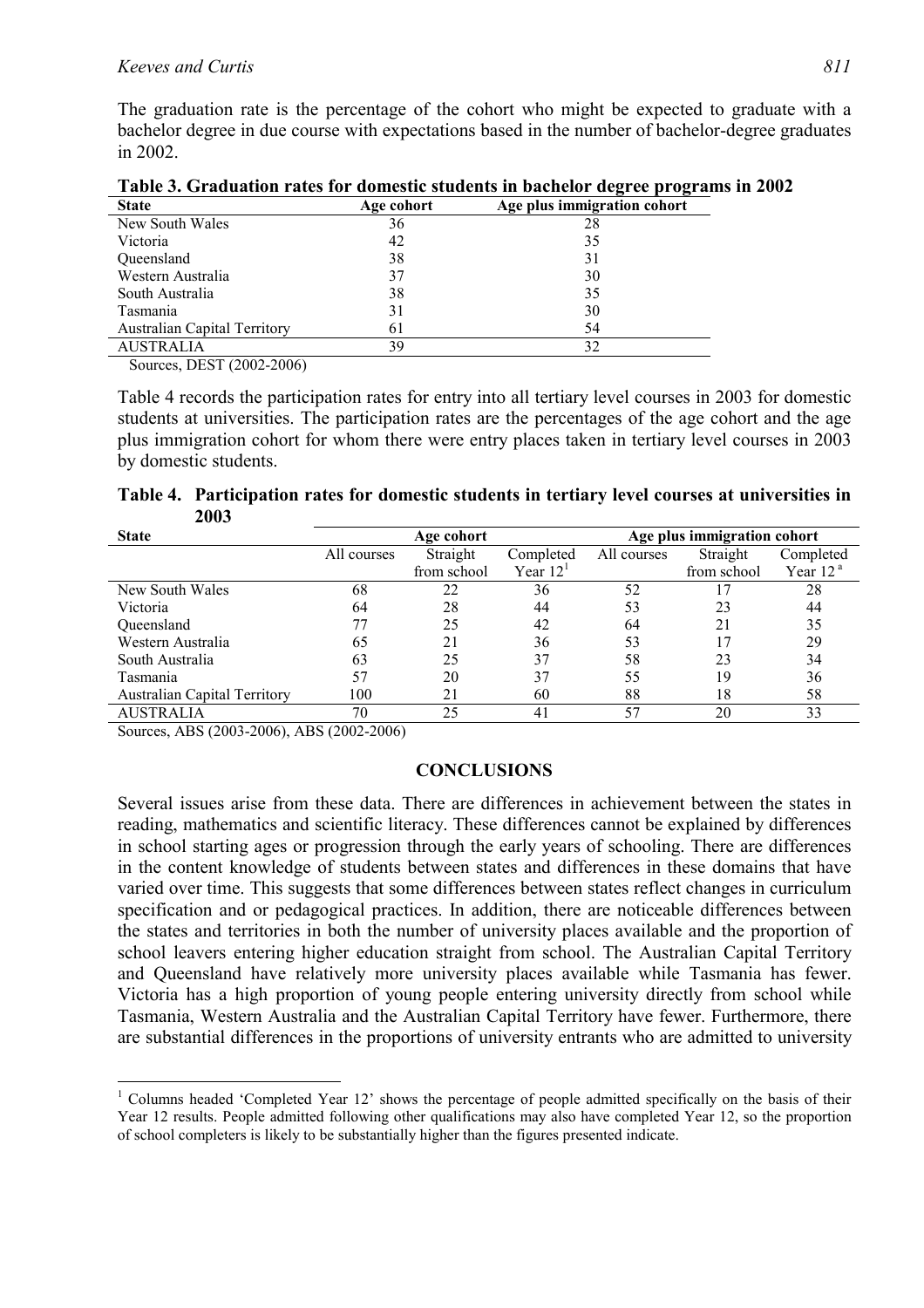on bases other than Year 12 results. The differences in the bases upon which different universities in the different states admit students to bachelor degree courses, particularly with respect to mature age applicants, warrant investigation.

With the marked shortage of persons with advanced technical skills, is too high a proportion of the limited resources provided by the Commonwealth Government for education at all levels being assigned to universities and too little to vocational and technical education programs? While information is available by university and by state as well as by course type at all levels of the higher education, little information is readily accessible by state or by institute in the field of vocational and technical education. Nevertheless, it is in these fields that Australia, it would seem, has to recruit extensively from overseas. Birrell and Rapson (2006), however, argue that the changing nature of Australia's economy demands more rather than fewer places in higher education.

In this commentary on Professor Masters' paper that appeals for consideration to be given to strengthening and perhaps building an Australian education system, we have drawn attention to substantial differences between the states in the provision of and participation and performance in education at different levels across Australia. We believe that it is clearly time to engage in national debate on these issues that is based on the scattered findings of research that has been undertaken into Australian education, all too often with little thought given to the major policy issues that demand attention.

The current proposed changes, particularly those in South Australia, Queensland and Western Australia at the senior secondary school stage, have repercussions both at the lower and middle secondary schooling levels as well at the university and technical and further education levels. These proposed changes, if implemented, would give rise to greater divergence between the states at a time when greater movement between the Australian states and increasing globalisation would seem to suggest that convergence towards an Australian system is required. Furthermore, if Australia decides to participate in the OECD testing program of all university entrants, the need for informed debate on the disparities between states in the education they provide and between universities prior to making the decision to participate becomes increasingly necessary and of considerable urgency.

#### **REFERENCES**

- Australian Bureau of Statistics (ABS) (2002-2006). *Education and Training Experience*. Cat. No 6278.0, Canberra: ABS
- Australian Bureau of Statistics (ABS) (1998-2006). *Schools Australia*. Cat. No 4221.0, Canberra: ABS
- Birrell, B. and Rapson, V. (2006). *Clearing the myths away: Higher education's place in meeting workforce demands*. Sydney: Dusseldorp Skills Forum.
- Crafter, G., Crook, P., and Reid, A. (2006). *Success for All: Ministerial Review of Senior Secondary Education in South Australia. Final Report and Overview of the SACE Review*. Adelaide: Government of South Australia
- Department of Education, Science and Training (DEST) (2003-2006). *Higher education statistics*. Canberra: DEST
- Keeves, J. P. (ed) (1990). *The IEA Study of Science III: Changes in Science Education and Achievement, 1970 to 1984.* Oxford: Pergamon.
- Lamb, S. and Bain, C. (2004) *Factors affecting state and territory differences in student retention in Australia*, Melbourne: Queensland Department of Education and the Arts, Centre for Post-compulsory Education and Lifelong Learning, University of Melbourne.